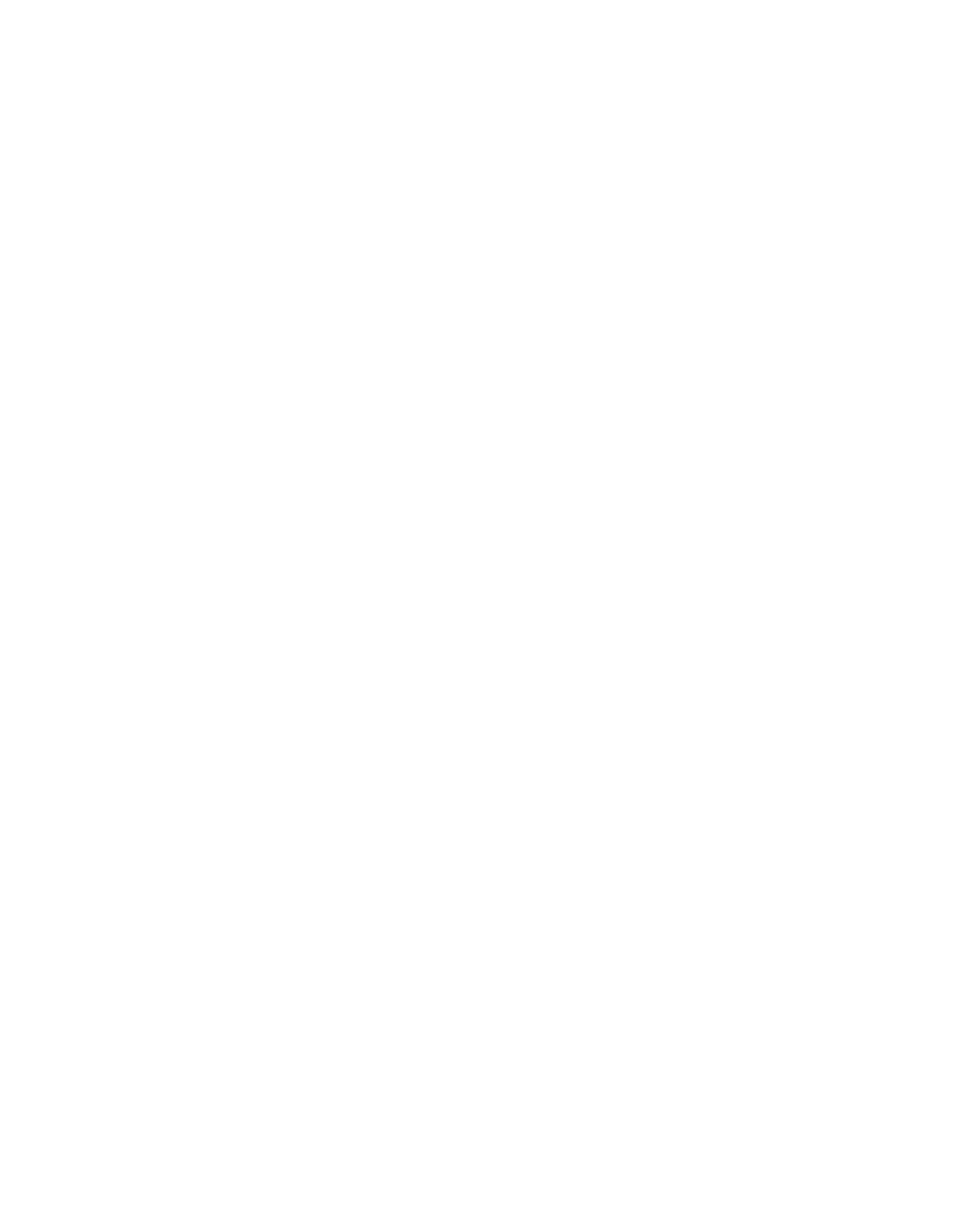

# |Memorandum

- **To:** Tim Kraft, Otak **Date: Date:** August 18, 2017 Trista Kobluskie, Otak
- **From:** John Ghilarducci Wyatt Zimbleman
- **RE:** Whipple Creek Basin Stormwater Funding

#### INTRODUCTION

This high level financial feasibility analysis incorporates the cost of capital projects and associated O&M defined in the Whipple Creek (Clark County) Basin Stormwater Plan. This analysis considers the current and projected future customer base in the Whipple Creek Basin, and assesses the financial impacts of Plan implementation on those customers.

#### ASSUMPTIONS

The analysis reflects the assumption that all three future scenarios and the channel restoration projects identified in the Stormwater Plan, totaling \$345.77 million in capital costs and \$4.04 million in annual O&M costs, will be implemented in the Basin over time.

With input from Otak and County staff, a number of assumptions were made to forecast customer growth, cost inflation, and implementation timelines.

- **General Cost Inflation** is based on average historical values from the Consumer Price Index (CPI) and is applied to O&M costs. This analysis assumes 1.77 percent cost escalation per year, based on the 10-year average increase in CPI.
- **Construction Cost Inflation** is based on average historical values from the Engineering News Records (ENR) Construction Cost Index (CCI) and is applied to capital project costs. This analysis assumes 2.92 percent cost escalation per year, based on the 10-year average increase in CCI.
- **Customer Growth** is based on Basin buildout projections and measured in Equivalent Residential Units (ERUs). This analysis assumes annual growth of 1.53 percent for thirty years (to Basin buildout), with zero growth after year thirty.
- **Baseline ERU and Revenue** numbers are based on county data.
- **O&M Implementation** is assumed to occur over a thirty year period, with no additional O&M assumed for the first five years of the analysis. Each subsequent year, O&M costs increase by 1/25th of the proposed annual O&M cost (plus general cost inflation) until reaching full implementation in year thirty of the plan, assumed to be 2047.
- **Capital Implementation** is assumed to occur over a thirty year period on a straight-line basis: each year, 1/30th of the proposed total capital cost is implemented (plus construction cost inflation).